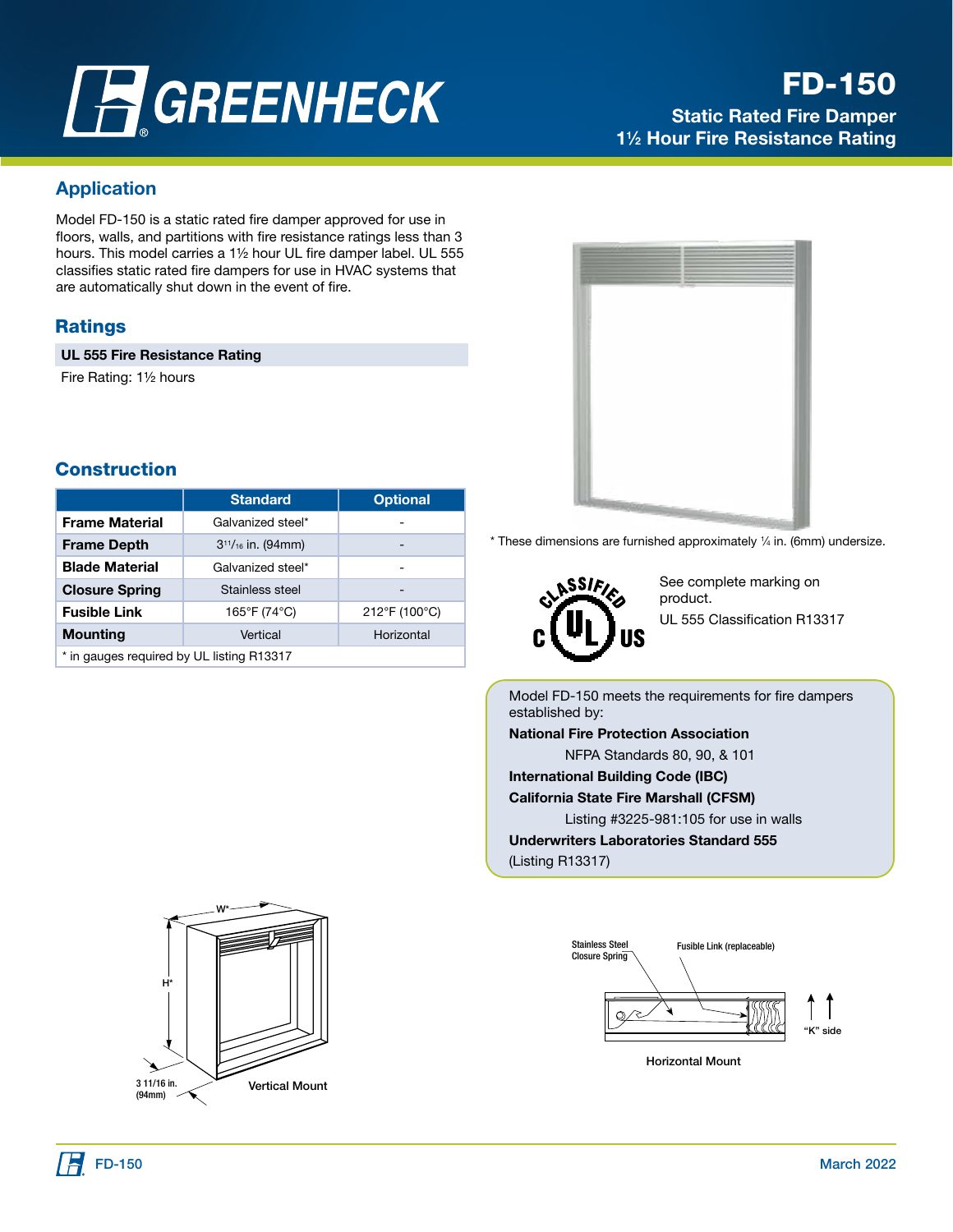# Options and Accessories

- POC retaining angles
- Transitions: (A, B)

#### Document Links



[Installation Instructions](https://content.greenheck.com/public/DAMProd/Original/10001/481324CurtainFireDampers_iom.pdf) **Installation Instructions [Life Safety Damper Catalog](https://content.greenheck.com/public/DAMProd/Original/10015/LifeSafetyDampers_catalog.pdf)** 



[Damper Product Selection Guide](https://content.greenheck.com/public/DAMProd/Original/10002/InteractiveDamperSelectionGuide.pdf)



**[Specifications](https://content.greenheck.com/public/DAMProd/Original/10002/FDSeries_spec.rtf)** 

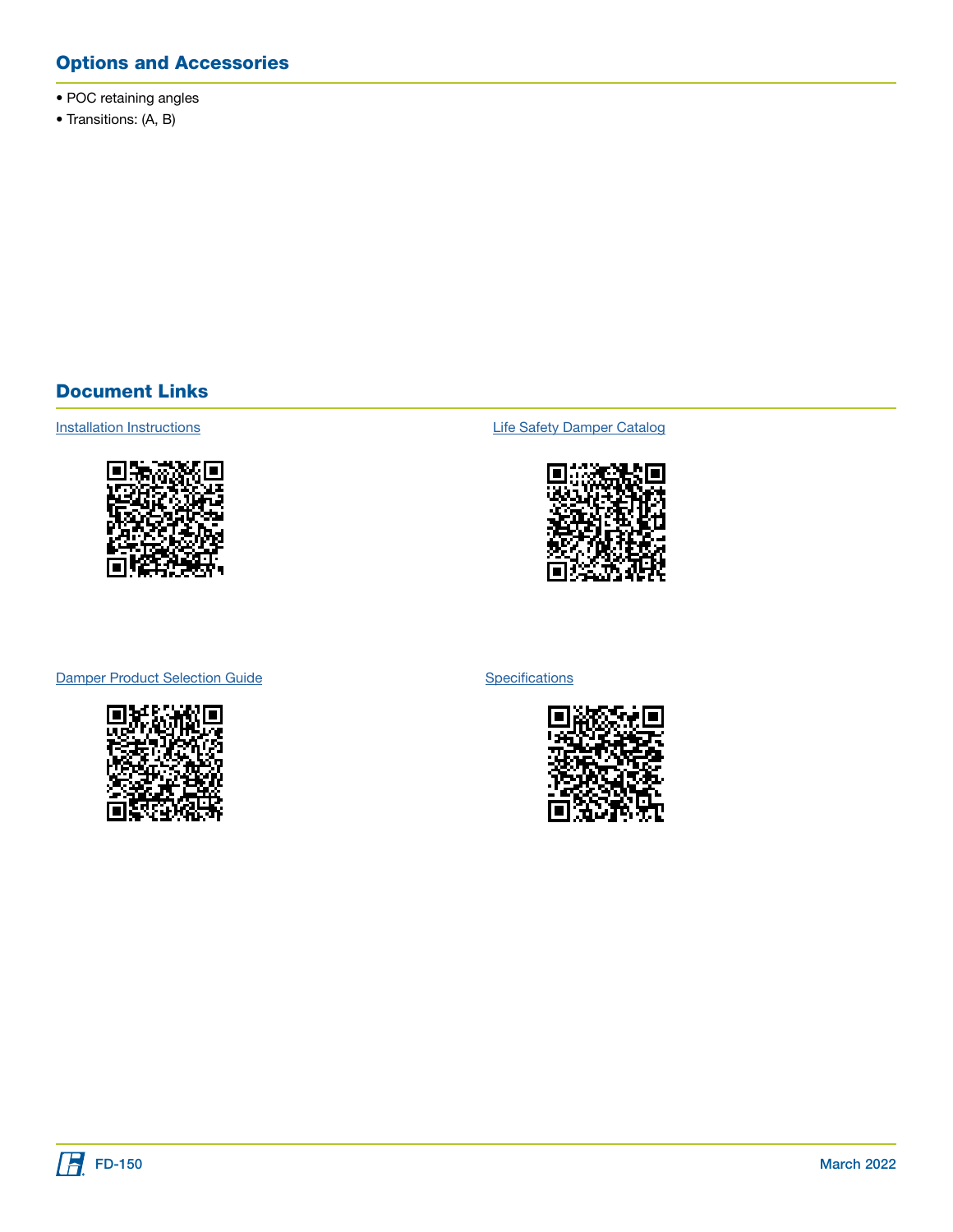# Factory Sleeve Option FD-150

All fire damper installations require the use of sleeves, angles and methods described in the installation instructions. Sleeves can be field fabricated or factory furnished as a completed damper/sleeve assembly.

Sleeves are galvanized steel and are available in 20 through 16 ga. (1mm - 1.5mm) thicknesses and lengths up to 36 in. (914mm).

"K" dimension specifies location of damper within the sleeve. Minimum is 4 in. (102mm), maximum is "L" less 4 in. (102mm), which allows for mounting angle installation, and duct connection at each end of the sleeve. If "K" dimension is not specified, it will be provided as one half of "L" dimension (damper centered in sleeve).

Note: If using access doors, the door should be installed on the "K" side of the damper.

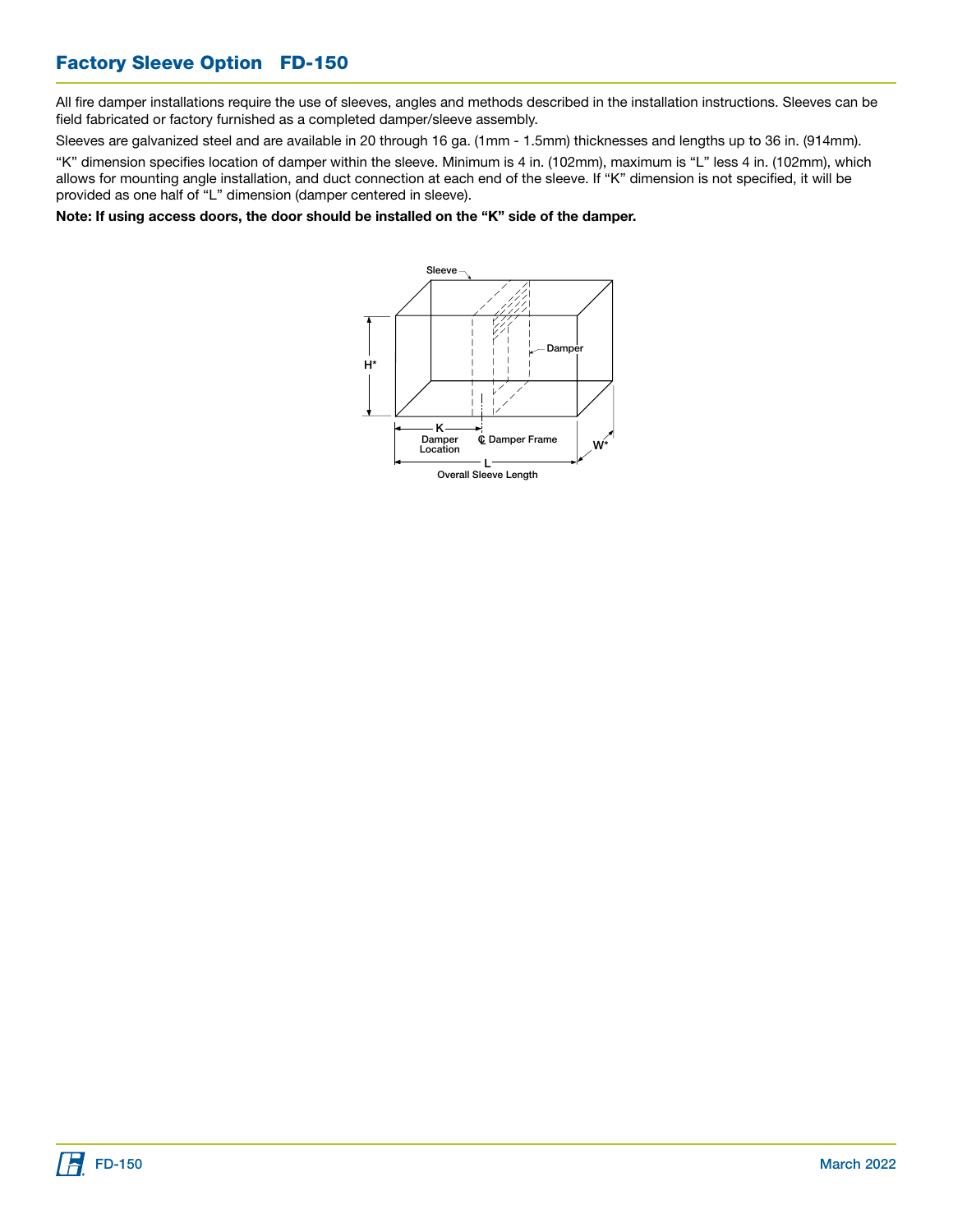Dampers larger than maximum single section size are supplied in two or more sections of equal size. Multi-section dampers are factory assembled ready for installation.

#### Size Limitations

| Inches (mm)                                | <b>Type A</b>                      |                                                                                           | <b>Type B</b>                     |                                                                                          |  |
|--------------------------------------------|------------------------------------|-------------------------------------------------------------------------------------------|-----------------------------------|------------------------------------------------------------------------------------------|--|
|                                            | <b>Minimum</b>                     | <b>Maximum</b>                                                                            | <b>Minimum</b>                    | <b>Maximum</b>                                                                           |  |
| <b>Single Section</b><br>Vertical          | $4 \times 4$<br>$(102 \times 102)$ | 48 x 48<br>$(1219 \times 1219)$                                                           | $4 \times 3$<br>$(102 \times 76)$ | 48 x 42<br>$(1219 \times 1067)$                                                          |  |
| <b>Multi Section</b><br>Vertical*          | <b>NA</b>                          | 96 x 48, 74 x 74 or<br>$120 \times 40$<br>(2438 x 1219,<br>1880 x 1880 or<br>3048 x 1016) | <b>NA</b>                         | 96 x 42, 74 x 69 or<br>$120 \times 35$<br>(2438 x 1067,<br>1880 x 1753 or<br>2048 x 889) |  |
| <b>Single Section</b><br><b>Horizontal</b> | $4 \times 4$<br>$(102 \times 102)$ | 48 x 48<br>$(1219 \times 1219)$                                                           | $4 \times 3$<br>$(102 \times 76)$ | 48 x 36<br>$(1219 \times 914)$                                                           |  |
| <b>Multi Section</b><br>Horizontal*        | <b>NA</b>                          | 96 x 48 or 120 x 40<br>(2438 x 1219 or<br>3048 x 1016)                                    | NA.                               | 96 x 42 or 120 x 35<br>(2438 x 1067 or<br>3048 x 889)                                    |  |
| *Consult factory for number of sections.   |                                    |                                                                                           |                                   |                                                                                          |  |



\* These dimension are furnished approximately 1 ⁄4 in. (6mm) undersize.





48 in. (1219mm)<br>max.

Multi-Section Limitations 3 Maximum height is 74 in. (1880mm) when width is less than or equal to 74 in. (1880mm). (Vertical mullion provided on dampers over 37 in. (940mm) wide and 48 in. (1219mm) high.



96 in.

(2438mm) max.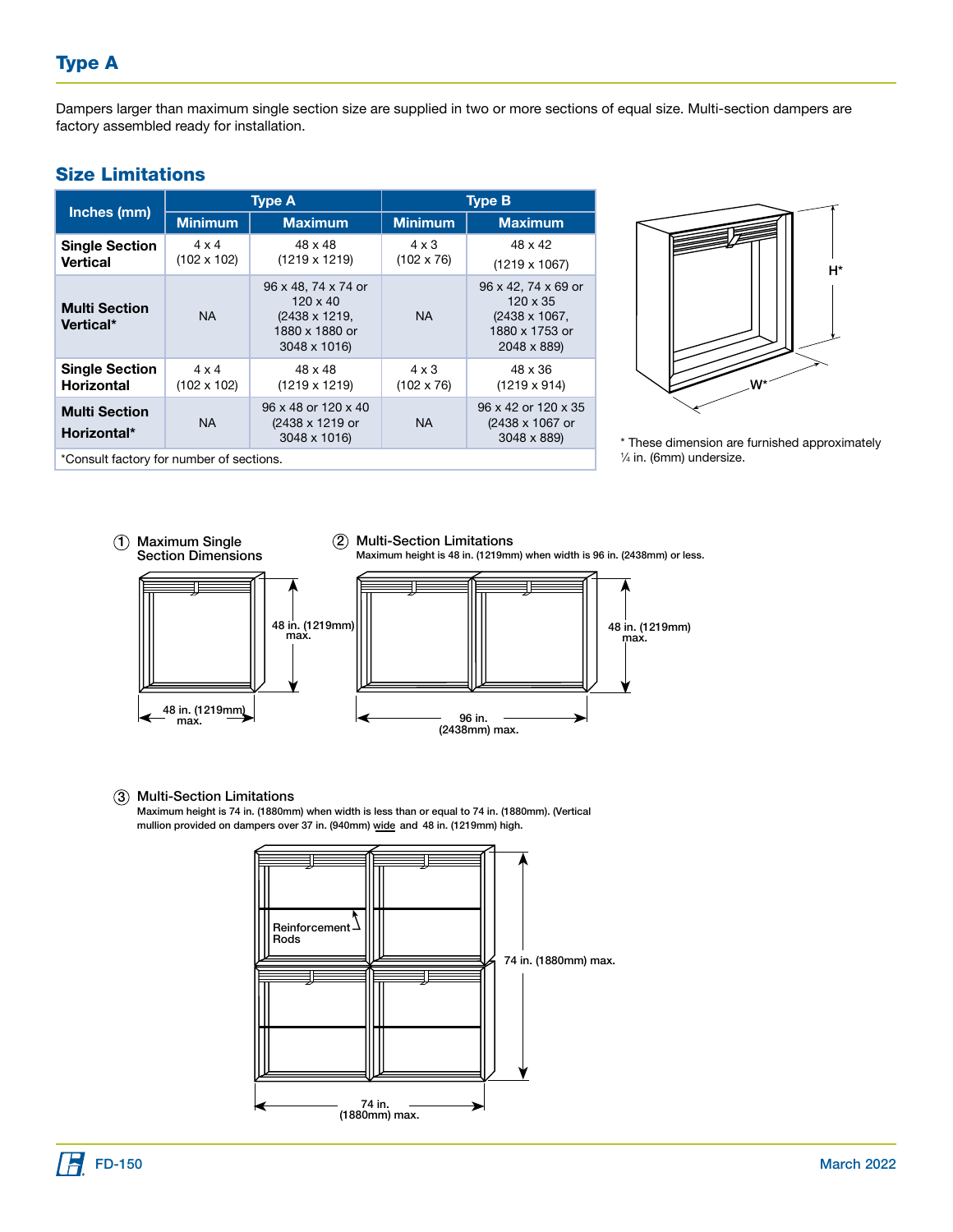# Type B

Dampers larger than maximum single section size are supplied in two or more sections of equal size. Multi-section dampers are factory assembled ready for installation.



2 Multi-Section Limitations





 $O^*$ 42 (1067) 44 (1118) 45 (1143) 46 (1168) 47 (1194) 48 (1219) 49 (1245) 49 (1245) 49 (1245) 50 (1270) 51 (1295) 52 (1321) 49 (1245) 53 (1346) 50 (1270) 54 (1372) 55 (1397) 56 (1422) 53 (1346) 57 (1448) 54 (1372) 58 (1473) 55 (1397) 59 (1499) 60 (1524) 61 (1549) 62 (1575) 63 (1600) 64 (1626) 65 (1651) 62 (1575) 66 (1676) 67 (1702) 68 (1727) 70 (1778) 66 (1676) 71 (1803) 72 (1829) 73 (1854) 69 (1753) 74 (1880)

Type **B** 

| H*       | $O^*$     | H*        |
|----------|-----------|-----------|
| 3 (76)   | 5 (127)   | 37 (940)  |
| 4 (102)  | 6 (152)   | 38 (965)  |
| 5 (127)  | 7 (178)   | 39 (991)  |
| 6 (152)  | 8 (203)   | 40 (1016) |
| 7 (178)  | 9 (229)   | 41 (1041) |
| 8 (203)  | 10 (254)  | 42 (1067) |
| 9 (229)  | 11 (279)  | 43 (1092) |
| 10 (254) | 12 (305)  | 44 (1118) |
| 11 (279) | 13 (330)  | 45 (1143) |
| 12 (305) | 14 (356)  | 46 (1168) |
| 13 (330) | 15 (381)  | 47 (1194) |
| 14 (356) | 16 (406)  | 48 (1219) |
| 15 (381) | 18 (457)  | 49 (1245) |
| 16 (406) | 19 (483)  | 50 (1270) |
| 17 (432) | 20 (508)  | 51 (1295) |
| 18 (457) | 21 (533)  | 52 (1321) |
| 19 (483) | 22 (559)  | 53 (1346) |
| 20 (508) | 23 (584)  | 54 (1372) |
| 21 (533) | 24 (610)  | 55 (1397) |
| 22 (559) | 26 (660)  | 56 (1422) |
| 23 (584) | 27 (686)  | 57 (1448) |
| 24 (610) | 28 (711)  | 58 (1473) |
| 25 (635) | 29 (737)  | 59 (1499) |
| 26 (660) | 30 (762)  | 60 (1524) |
| 27 (686) | 31 (787)  | 61 (1549) |
| 28 (711) | 32 (813)  | 62 (1575) |
| 29 (737) | 33 (838)  | 63 (1600) |
| 30 (762) | 34 (864)  | 64 (1626) |
| 31 (787) | 36 (914)  | 65 (1651) |
| 32 (813) | 37 (940)  | 66 (1676) |
| 33 (838) | 38 (965)  | 67 (1702) |
| 34 (864) | 39 (991)  | 68 (1727) |
| 35 (889) | 40 (1016) | 69 (1753) |
| 36 (914) | 41 (1041) |           |
|          |           |           |

All multiple section dampers with B transitions, will include a factory installed sleeve.

\* Dimension in inches (mm). These dimensions are furnished 1 ⁄4 in. (6mm) undersize. (All 'H' dimensions larger than 43 in. (1092mm) are two sections high. The bottom section is a Type A and the top section is a Type B.)